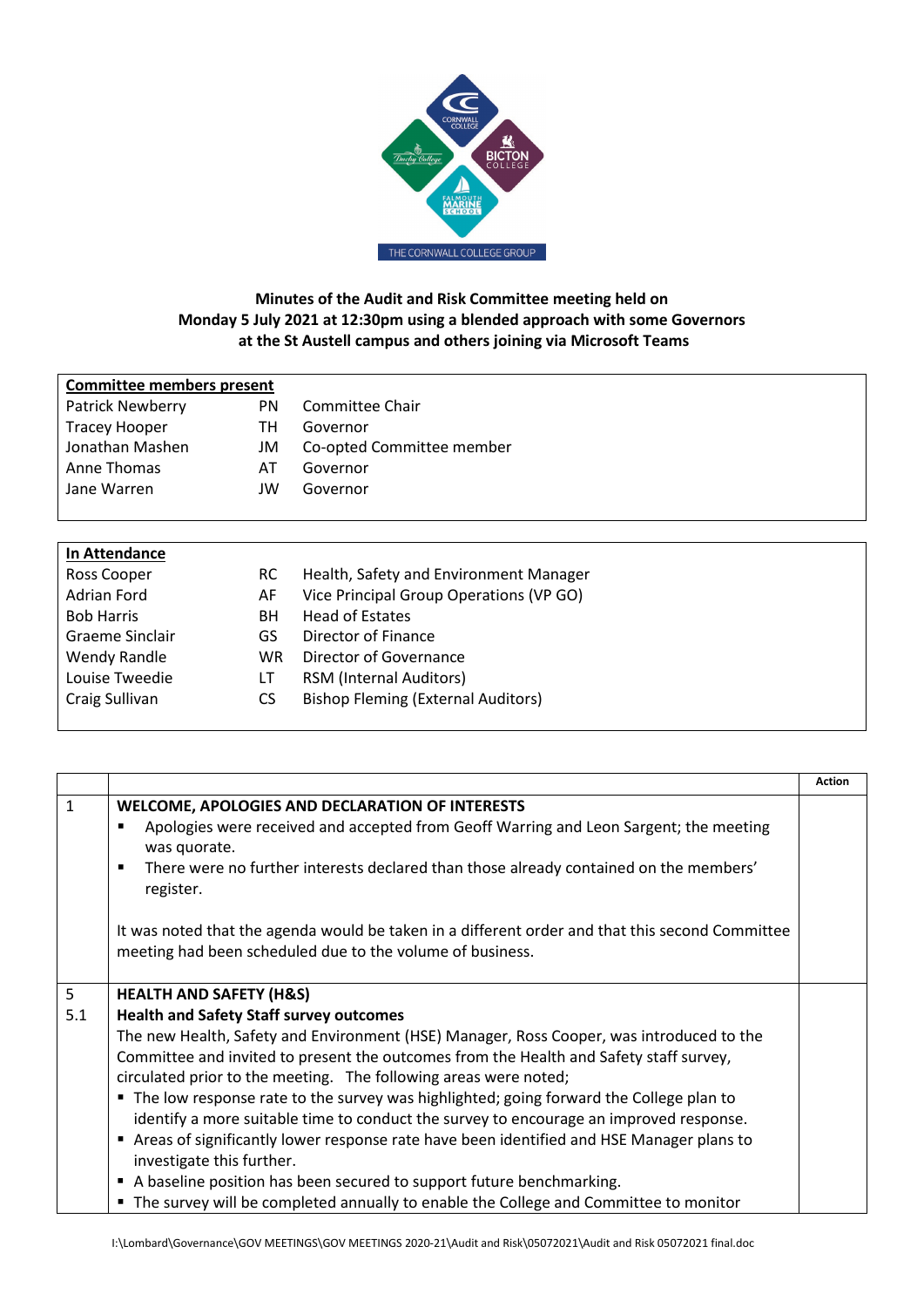|                | changes in staff perception; a Committee member suggested running the survey to achieve an<br>improved response rate sooner, suggesting creating a KPI linked to the response rate.                                                                                                                                                                                                                                                                                                                                                                                                                                                              | AF |
|----------------|--------------------------------------------------------------------------------------------------------------------------------------------------------------------------------------------------------------------------------------------------------------------------------------------------------------------------------------------------------------------------------------------------------------------------------------------------------------------------------------------------------------------------------------------------------------------------------------------------------------------------------------------------|----|
|                | A Committee member suggested the appointment of H&S champions to support the delivery of<br>the plans, the introduction of dynamic risk assessing for H&S and environmental management,<br>and the need for a focus on serious incidents whilst considering how information is cascaded<br>within the College.                                                                                                                                                                                                                                                                                                                                   |    |
|                | A Committee member expressed concern on the low response rate. In response to the<br>Committee member's question, the HSE Manager stated the key area of concern was the low<br>response rate from some curriculum areas where there is a high level of practical work (and<br>therefore greater risk) or where there is greater inherent risk. The College plans to develop their<br>understanding of this area.                                                                                                                                                                                                                                |    |
|                | A Committee member reflected on the reported investment required in H&S, specifically in the<br>new systems referred to in the presentation, asking if there were sufficient funds within the<br>College to support the desired investment. The College invested more on Health & Safety during<br>2020/21 which has been reflected in reduced number of outstanding issues on the H&S action<br>log. The College plan to continue with providing the necessary financial support. With an<br>increased focus on reporting and work place assessments, it is anticipated that the number of<br>reported accidents and near misses will increase. |    |
|                | A Committee member reflected on the need to include, within the Beyond the Boardroom<br>activities, reporting on H&S it was noted that recent task and finish group reviewing the<br>implementation of Beyond the Boardroom had revised the feedback form to incorporate this.                                                                                                                                                                                                                                                                                                                                                                   |    |
| 5.2            | Update and clarity of Committee's remit for managing the risk of H&S<br>A regular report against the proposed H&S KPIs will be presented to all Audit and Risk<br>Committee meetings.                                                                                                                                                                                                                                                                                                                                                                                                                                                            |    |
| 5.3            | Appointment of Health and Safety Lead Governor<br>The Committee agreed to appoint Tracey Hooper as the Lead Governor for H&S. It was noted<br>that the approval process for lead governors sat with Committee yet the Board will be informed.<br>A lead Governor role description has been created and will be reviewed annually.                                                                                                                                                                                                                                                                                                                |    |
| 5.4            | <b>KPIs proposal</b><br>The following KPIs were proposed;<br>Reported accidents / incidents (accident rate by campus)<br>٠<br>Reported near misses (Number reported)<br>٠<br>Risk Assessments written overview and suite of indicators<br>٠<br>Safety inspections (Number completed)<br>٠<br>Corrective actions (Overview of completed and outstanding corrective actions)<br>٠<br>Completion of training (Performance against agreed plan)<br>п<br>Work experience / workplace monitoring (Performance against agreed plan)<br>$\blacksquare$<br>Statutory Compliance (Performance in accordance with legal obligations)<br>п                   |    |
|                | The Committee were satisfied with the KPIs, noting the suggestion to introduce a KPI for the<br>response rate to the staff survey. RC and BH left the meeting.                                                                                                                                                                                                                                                                                                                                                                                                                                                                                   |    |
| $\overline{2}$ | <b>RISK MANAGEMENT POLICY</b><br>The Risk Management Policy and proposed amendments had been circulated prior to the<br>meeting. It was reported that the College plan to identify the target aim for each risk and<br>prepare a risk appetite schedule; a Committee member noted the need to maintain consistency<br>for measuring risk appetite.                                                                                                                                                                                                                                                                                               | AF |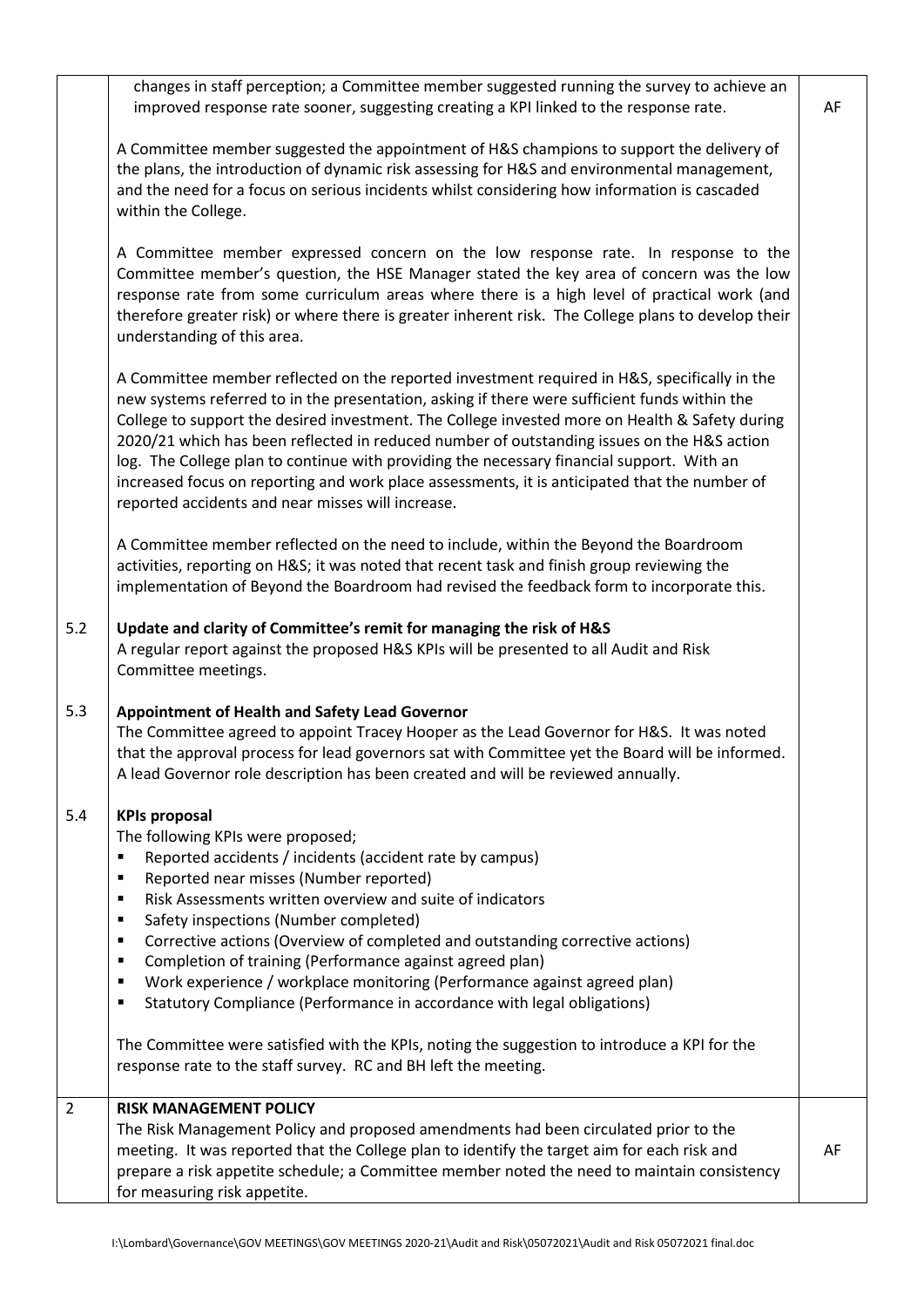|                | The Committee agreed to recommend the policy to Board for approval.                                                                                                                                                                                                                                                              | <b>WR</b>      |
|----------------|----------------------------------------------------------------------------------------------------------------------------------------------------------------------------------------------------------------------------------------------------------------------------------------------------------------------------------|----------------|
| 3              | REVIEW OF RISK REGISTER AND EXECUTIVE LEADERSHIP TEAM RISK MANAGEMENT                                                                                                                                                                                                                                                            |                |
|                | <b>DISCUSSIONS</b><br>The risk register had been circulated prior to the meeting. The format will be revised once the<br>new strategic aims have been agreed, and will be reviewed bimonthly by the Executive<br>Leadership Team (ELT).                                                                                          |                |
|                | There had been minimal change to the majority of the risks; the Committee provided the<br>following feedback;<br>It was noted that there was only one risk listed under people, the addition of Health and                                                                                                                       |                |
|                | Safety and staff welfare will be considered.<br>" Following discussion, it was agreed that the student recruitment risk will be developed to                                                                                                                                                                                     | AF             |
|                | include other groups i.e. adult numbers.<br>" The increased risk linked to cyber security was noted, it was reported that the College have<br>undertaken penetration testing. RSM will use a specialist team to support this audit.<br>" The need to remove the use of non-college email addresses.                              | AF             |
|                | " The IT manager will be invited to the next meeting to update on plans in place for client<br>recovery from ransomware and system deep cleans.                                                                                                                                                                                  | AF/WR          |
|                | A discussion took place on the vulnerability of the College in terms of the impact of a cyber<br>attack, the potential costs for recovery and the need to consider insurance in this area; a<br>committee member suggested an IT disaster recovery plan could be a useful tool with external<br>auditors evaluating these plans. | AF             |
|                | Tracey Hooper left the meeting, the meeting remained quorate.                                                                                                                                                                                                                                                                    |                |
| $\overline{4}$ | <b>BOARD ASSURANCE FRAMEWORK</b>                                                                                                                                                                                                                                                                                                 |                |
|                | The framework had been circulated prior to the meeting, it was noted that Equality, Diversity<br>and Inclusion, and Sustainability were themes that needed to be added.                                                                                                                                                          | AF             |
|                | The Committee provided the following feedback;<br>The high quality education provision area appeared broad, it was suggested that this be<br>revisited and further broken down, with additional external assurance sought on quality of<br>education.                                                                            | AF/GS          |
|                | " Cross referencing this document to the risk register and grouping of areas by strategic<br>objectives, would be beneficial.                                                                                                                                                                                                    | AF/GS          |
|                | " Regarding controls in place, it was suggested these could include the three lines of defence;<br>prevention, monitoring and external assurance.<br>" Further external health and safety assurance needed, as referred to under the previous                                                                                    | AF/GS          |
|                | agenda item.<br>" Review the rag rating to ensure the current rating is not too optimistic where there is no                                                                                                                                                                                                                     | AF/GS          |
|                | external assurance; specifically business continuity planning to include cyber risks and the<br>need for an assessment on whether further external assurance, in terms of adequacy is                                                                                                                                            |                |
|                | required, with the College to review sourcing insurance.<br>As discussed at the previous A&R Committee meeting, the Committee are keen to receive<br>confirmation that the business continuity testing has been completed.                                                                                                       | AF/GS<br>AF/GS |
|                | In summary the Committee were pleased with the document and welcomed the move to align<br>the document to the risk register, strategic aims and objectives and to review the rag rating<br>where there has been is no external assurance.                                                                                        |                |
| 6              | <b>INTERNAL AUDIT PLAN 2021/22</b>                                                                                                                                                                                                                                                                                               |                |
|                | The internal audit plan had been revised following feedback at the last Committee meeting                                                                                                                                                                                                                                        |                |